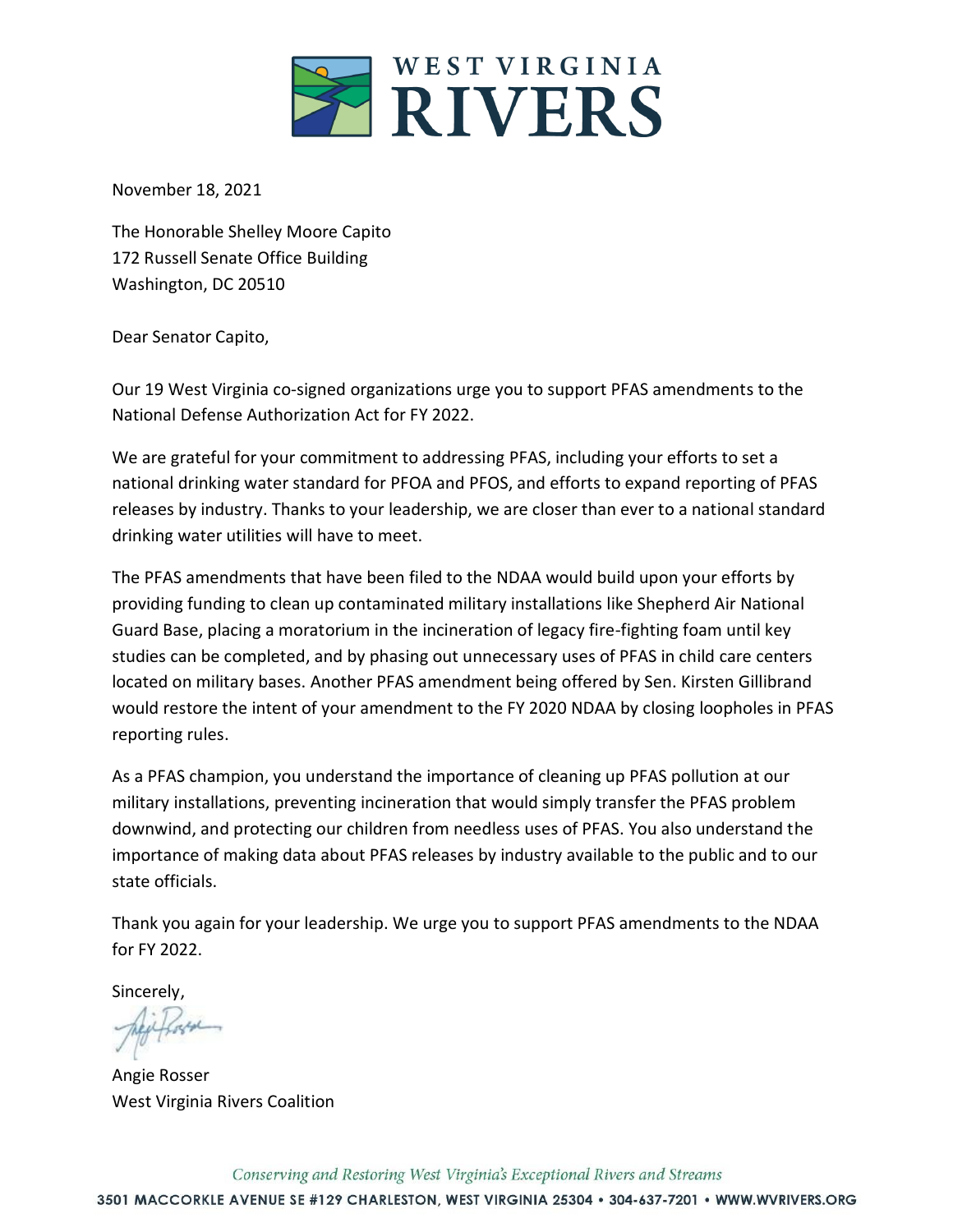Allen Johnson Christians for the Mountains

Beth Little Eight Rivers Council

David Lillard Elks Run Watershed Association

Sheryle Evasic Blue Heron Environmental Network

Kevin Campbell Mountain Lakes Preservation Association

Larry Thomas West Virginia Highlands Conservancy

Dave Bassage New River Conservancy

Charles Marsh Sleepy Creek Watershed Association

Brent Walls Upper Potomac Riverkeeper

Neal Barkus Conservation West Virginia

Linda Frame West Virginia Environmental Council

Timothy Reese The Friends of the Cacapon River

Marilyn Hunt